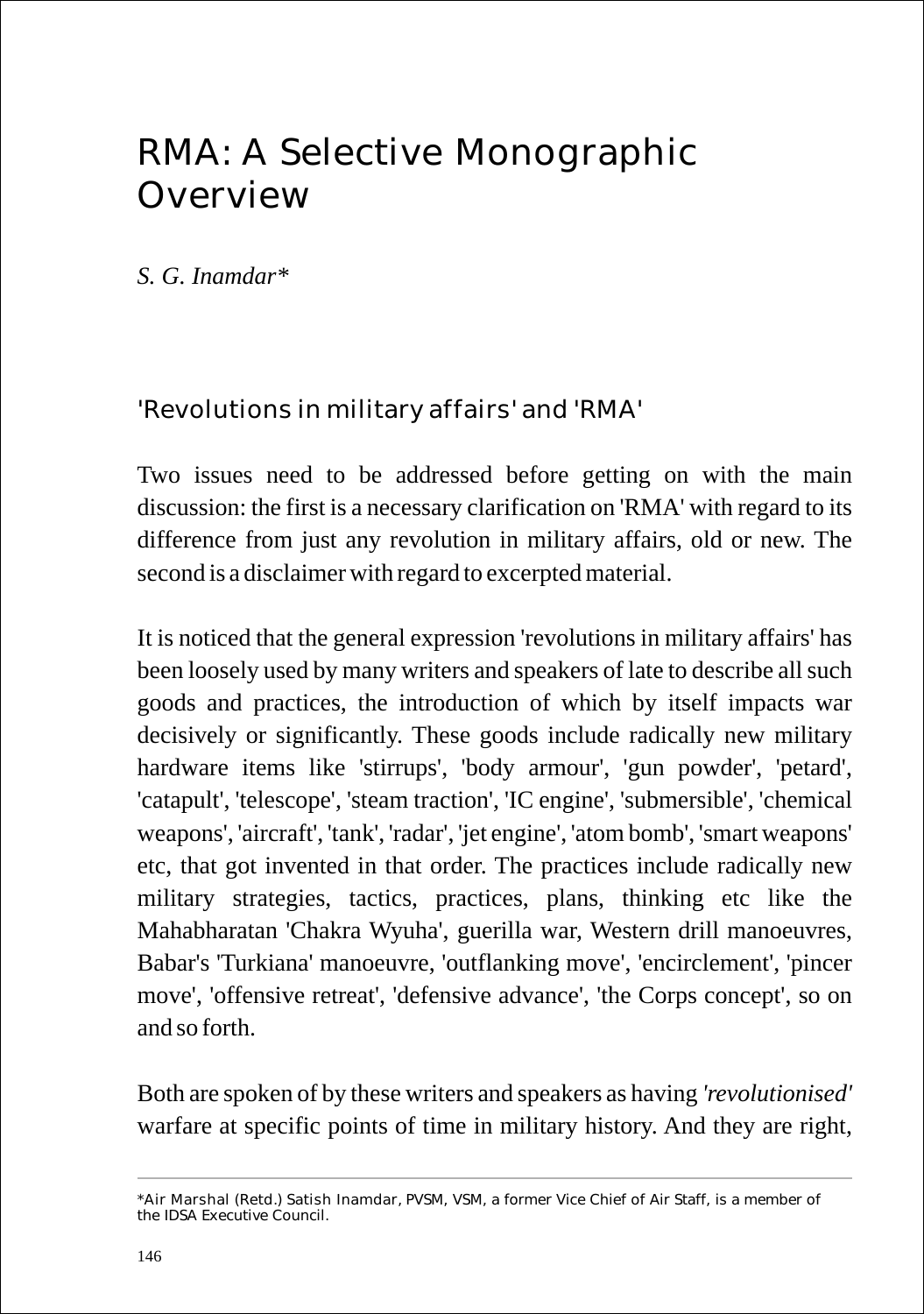too! They have used this general expression to imply, in short, a fundamental transformation in military affairs that stemmed from profound changes that occurred either in the technology used, doctrine followed or in the organization of the armies and navies of the time. That is as accurate and profound an observation as there can be when speaking about a military revolution, or, as a matter of fact, any revolution.

The common refrain and salient point of each of these so called *'revolutions'* is that they did fundamentally affect, and often replace, existing war-fighting practices at each point in recorded history, changing outcomes of past battles. The opponent had no answer to the element of surprise and degree of devastation that each of these changes brought with it.

In the  $20<sup>th</sup>$  Century, these changes were represented by three major military developments, in that chronological order: the first was mechanized warfare, submarine warfare and air warfare; the second was nuclear weapons, ballistic missiles and EW; the third was cybernetics & information technology. As my analysis would subsequently attempt to bring out, it is this third military development which is at the heart of 'RMA' in the sense this word is formally understood today.

The essence of the so called earlier *'revolutions'* has seldom been the invention of new technology, *per se*. It is the discovery of innovative ways to organize, operate and employ that new technology which yield measurable gains in time, efficacy and costs. This development is brought about when a nation's techno-military establishment seizes the opportunity to bring in a change to achieve decisive military results in fundamentally new ways. The *'Blitzkrieg'* concept of the Third Reich, making coordinated and concentrated use of air power, tracked vehicles and massed artillery in WW2, is a brilliant case in point. That it was aided and abetted handsomely by the initial *'Sitzkrieg'* policy of Great Britain is a different matter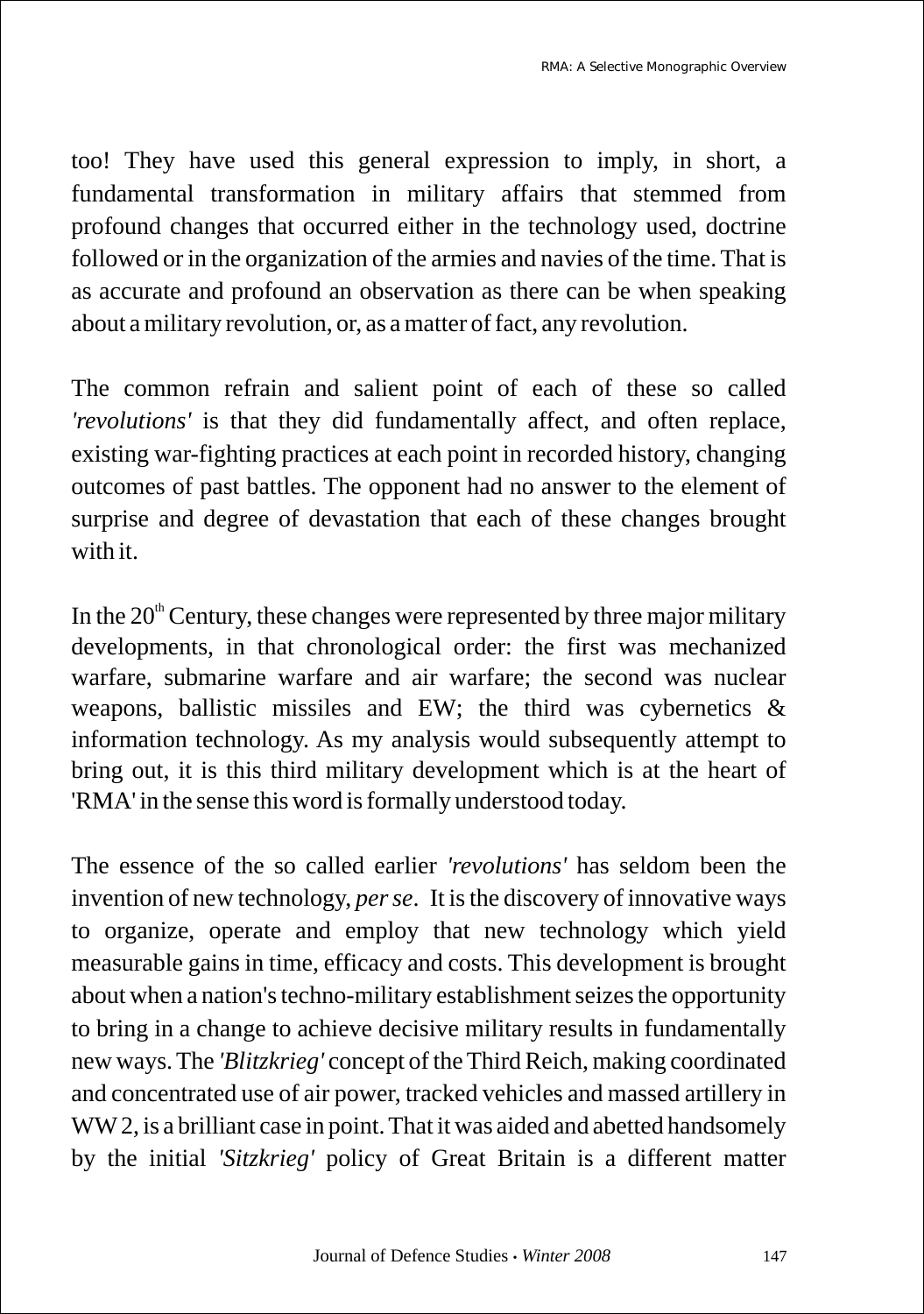altogether and much has already been said and written on both! In retrospect, *'Sitzkrieg'* could rightly be termed as a military revolution in the reverse order!

While all these developments in the past indeed did—many such developments at present do and many in the future will—revolutionise warfare, terming them as *'*RMA' would be somewhat misplaced in the strictest technical sense. Any and every new development in the military sphere, past or present, no matter how revolutionary in nature, application and impact, can not be termed as 'RMA'. The acronym 'RMA' in today's context has an altogether different and very specific technical connotation to the point that it may, grammatically, be treated as a proper noun.

It is this RMA that is the theme of this article which endeavours to take a selective monographic overview of the subject, as discussed below.

The disclaimer pertains to the original authorship or otherwise of this dissertation. All of the italicized text and some of the itemized formulations have appeared earlier in some form or the other in various books and journals on military affairs and in the official, public-domain publications of some air forces, including the IAF. These have been excerpted here verbatim to either buttress an argument or to amplify a point. To that extent, this article is more of an anthology than an original paper.

Genesis of RMA

RMA, as it is currently understood, is distinct from the many *revolutionary military developments* mentioned above. It has its origins in an earlier term, *Military Technology Revolution (MTR)* coined by Soviet military thinkers in the late 60's. They began by identifying two periods of fundamental military change in the  $20<sup>th</sup>$  century: the first driven by aircraft,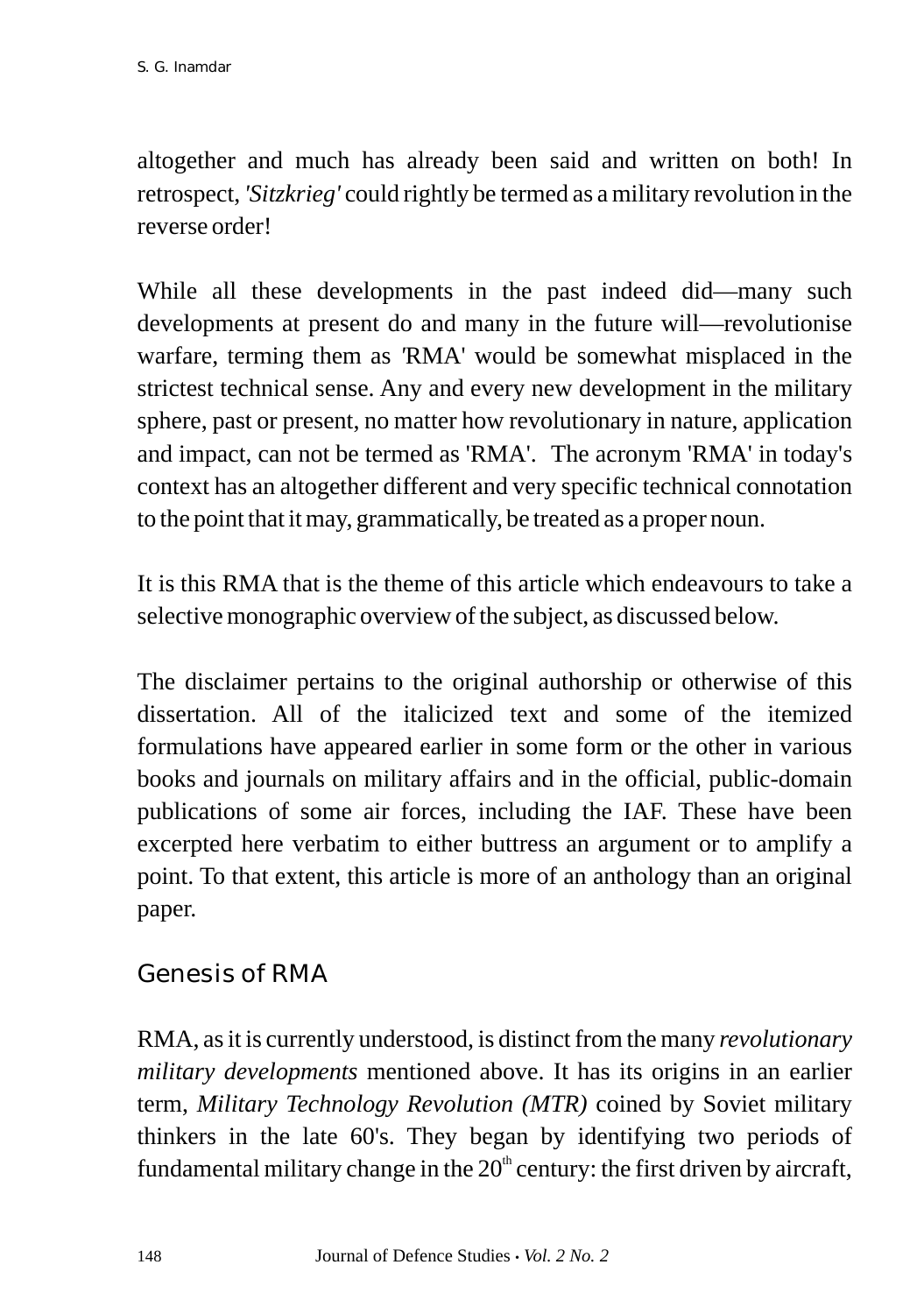motor vehicles and chemical warfare and the second driven by nuclear weapons, guided missiles and computers. They predicted that the next MTR would involve microelectronics, sensors, precision guidance, automated control and directed energy. They defined the holistic concept of RMA as: *"a discontinuous increase in military capability and effectiveness arising from simultaneous and mutually supportive change in technology, systems, operational methods and military organizations."*

RMA today has come to represent, expressly and only, *such changes in which information age technology is combined with appropriate doctrine and training to allow a small but very advanced military to protect national interests with unprecedented efficiency.* To accomplish this RMA, rather than get bogged down in its theoretical verbiage, it is essential to continuously debate, redefine and fine-tune strategy implications, core assumptions and normative choices. This alone will ensure a constantly clear understanding of and focus on the subject.

Historically, most such revolutions were understood only *after* they had taken place, by taking one of the three available approaches. The first approach saw revolutionary technology itself as the main driver of change. The second saw it as revolutionary adaptation of an existing technology. The third saw it as the revolutionary impact of geo-political and technological changes on the outcome of military conflicts. However, in the present context, RMA has to be understood *prospectively*, looking at changes that will be brought on by the following four features of present and future warfare: -

- *Extreme precision and long distance stand-off strikes* l
- *Dramatically improved Command, Control and Intelligence*  l *processes*
- *Information warfare; and* l
- *Non-lethal weaponry* l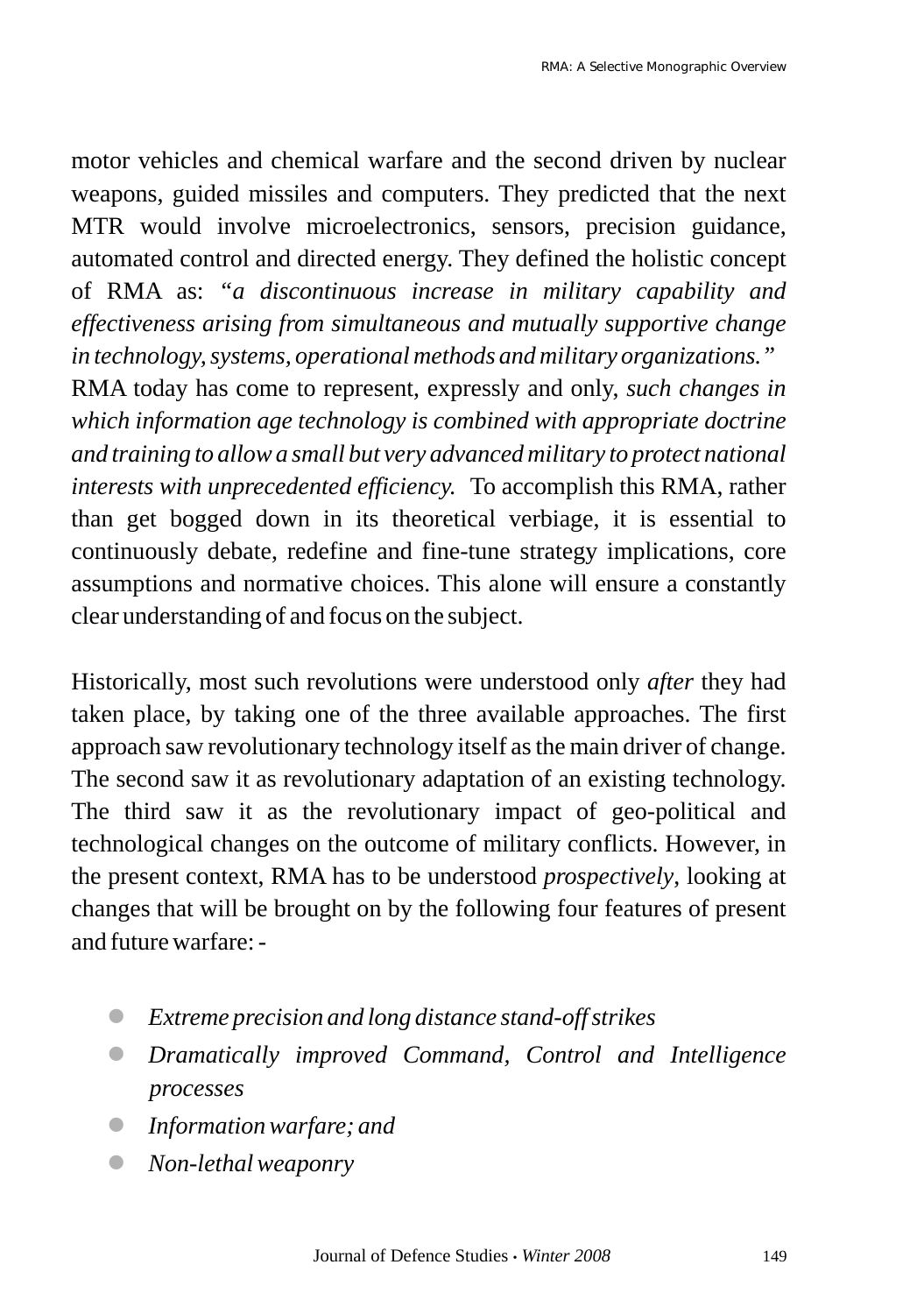Each of these four features is fairly self-explanatory at least for a prima facie understanding by any student of military affairs. If one also has technical working knowledge of their considerable potential and is already dealing/ familiar with their present capability, it will be relatively easy to grasp their essentials. For their fuller understanding, however, these can and must be made the subject of deep, independent further study. On that foreground, these features are not being delved into any deeper at this stage and we will go on to the next part i.e. the aim and strategy of the RMA.

#### RMA: Aim & Strategy

The aim of pursuing the RMA would be two-fold: one, to enable the military to strike anywhere with weight, volume, precision and relative safety, and two, to electronically confuse the enemy into submission with little of warfare's normal collateral destruction. Information age technology, if intelligently combined with appropriate doctrine and training, would allow small but advanced armed forces to operate with unprecedented efficiency. The recent Gulf wars and the US invasion of Iraq *began to suggest* that a historical RMA was underway in USA which might offer solutions to many of the earlier strategic conundrums and dilemmas faced by the US armed forces; other modern armed forces would be similarly placed, albeit with understandable differences of degree.

What is 'Strategy'? It is many things at once but, in the main, it is about preferences, about value judgments, about not just the type of world that is *attainable* but also the type that is *preferable*. Pursuit of RMA has to be wedded and welded to just such a reference frame in order to be able to militarily deliver more for less, faster, more precisely, more cleanly, in any weather, anywhere, by day or night. Bigger and cleaner bangs for the buck, as it were.

Military pre-eminence without an appropriate strategy to shape and utilize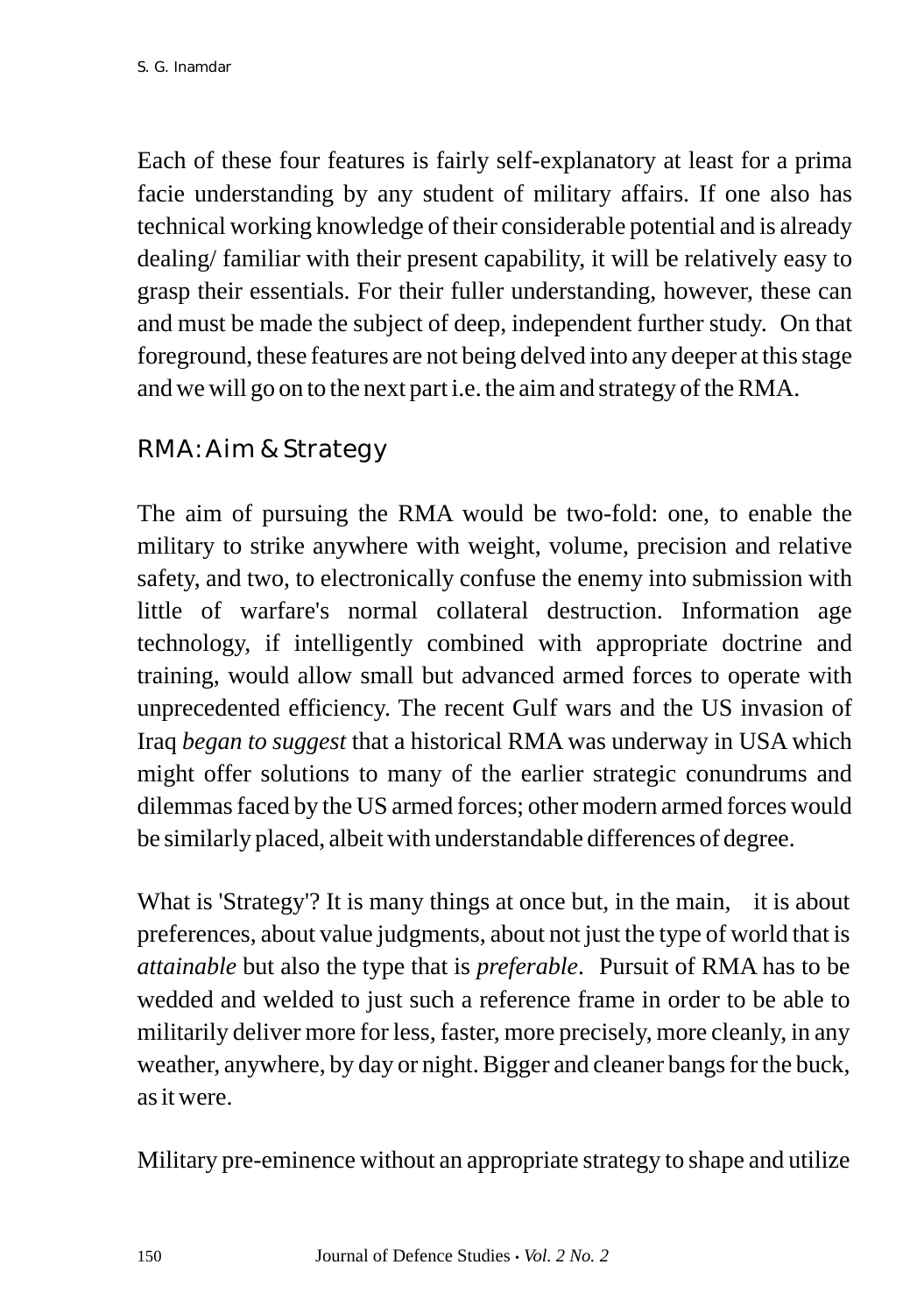it is both dangerous and fleeting. Crafting of such a strategy for the RMAis more difficult than simply developing and using technology. The Toffler husband-wife duo have rightly said: *"A military revolution in the fullest sense occurs only when a new civilization arises to challenge the old. When an entire society transforms itself; forcing its armed forces to change at every level simultaneously – from technology and culture to organization, strategy, tactics, training, doctrine, and logistics. When this happens, relationships of the military with the economy and society get transformed and the concept of military balance of power stands to be shattered*."

It is said that in the strict  $\&$  classical sense, there have been only two military revolutions to date: the rise of organised, agricultural society on the one hand and the industrial revolution, on the other. More generally speaking, *a military revolution occurs, when the application of new technologies to military systems combines with innovative operational concepts and organizational adaptation, in a way that fundamentally alters character and conduct of war. It does so by producing a dramatic increase in the combat potential and military effectiveness of armed forces.* 

## Stages of the RMA

*The current RMA will probably have at least two stages. The present stage is based on stand-off platforms, stealth, precision, information dominance, improved communications, computers, GPS, digitization, smart weapons and jointness. The second stage, somewhat in the future, may be based on robotics, non-lethality, psycho-technology, cyber-defence, nanotechnology, brilliant weapon systems, hyper-flexible organizations and fire-ant warfare.* Going by this definition, the world seems to be only at the beginning of the current RMA. Once again, each of these terms, while selfexplanatory to a point to most general readers, would greatly facilitate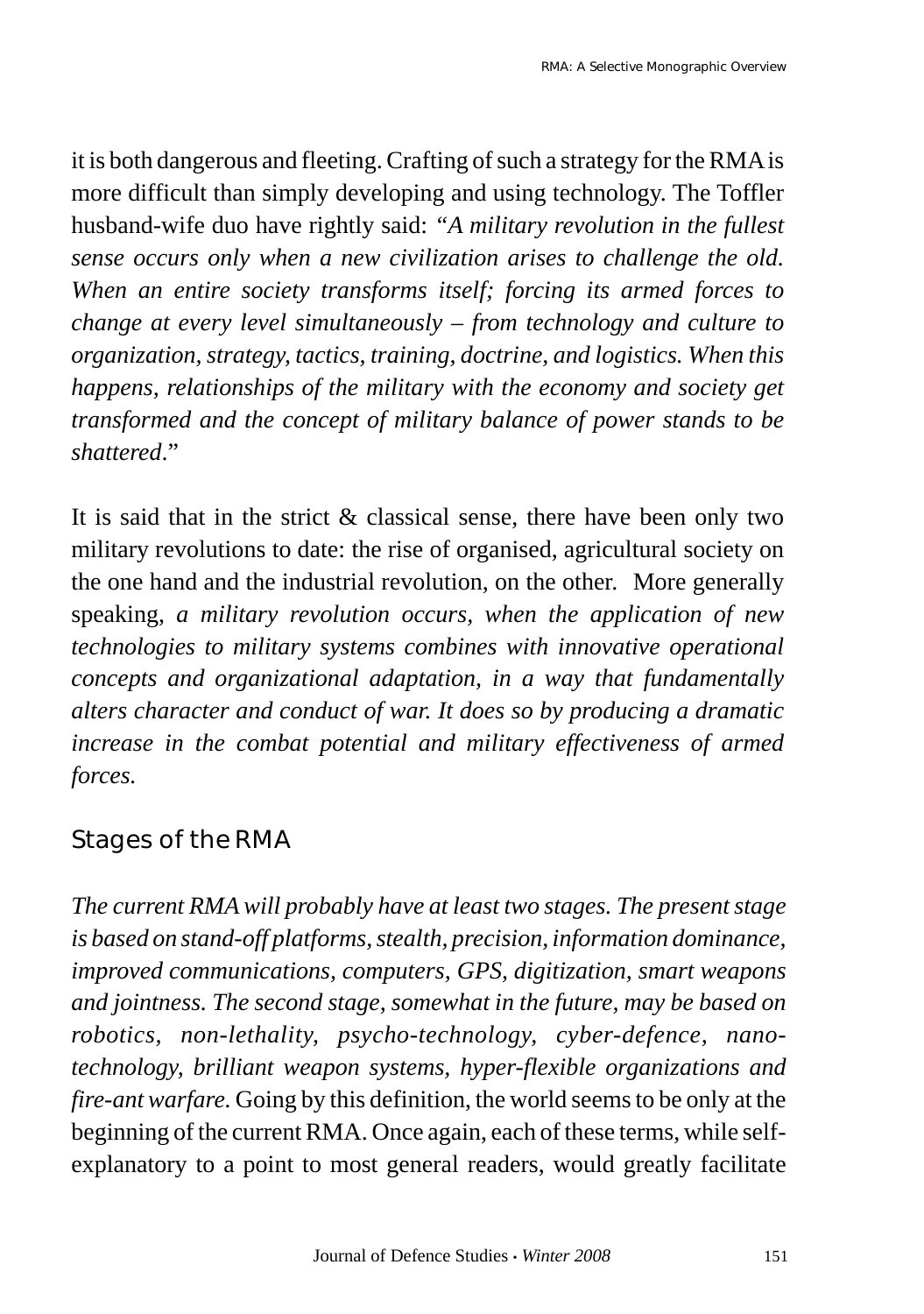better understanding by a deeper examination by technology buffs, serious students of military science and researchers, if only to be au fait with all the nuances and technical details. Such a study is strongly recommended.

#### The Pursuit of Present RMA: Pros and Cons

Given the large futuristic content of the RMA, including both hardware and doctrine, with the attendant timeframe and expenditure factors, a case can be made out that costs and risks of its vigorous pursuit could end up outweighing the benefits projected today. It can also be seriously doubted whether the current RMA will generate the expected increase in combat effectiveness for sure, since one does not know for certain the exact kind of opponent(s) that one may be pitted against in a future conflict. Will the RMA dividend deliver the promised ROI - return on investment? Valid fears, which cannot possibly be allayed comprehensively, conclusively or empirically, using data, know-what, know-why and know-how available today. It can at best be only an intelligent, informed guess.

However, arguing *for* such a pursuit of RMA, one can state the following reasons to justify medium and long range investments: -

- *It will bring a significant increase in combat effectiveness against*  l *one's immediate and medium distance opponents.*
- *A capability built around precision standoff weapons and*  l *disruptive information warfare, would be more politically usable than the traditional force projection capability.*
- *It can augment the existing deterrence.* l
- We may simply slide into unrecoverable strategic inferiority, if not l oblivion, if we miss the RMA bus, in the manner we managed to miss the Agricultural and Industrial Revolutions of the  $17<sup>th</sup>$  and  $18<sup>th</sup>$ centuries, respectively. If we board it, we will be right; if we do not, we will be left.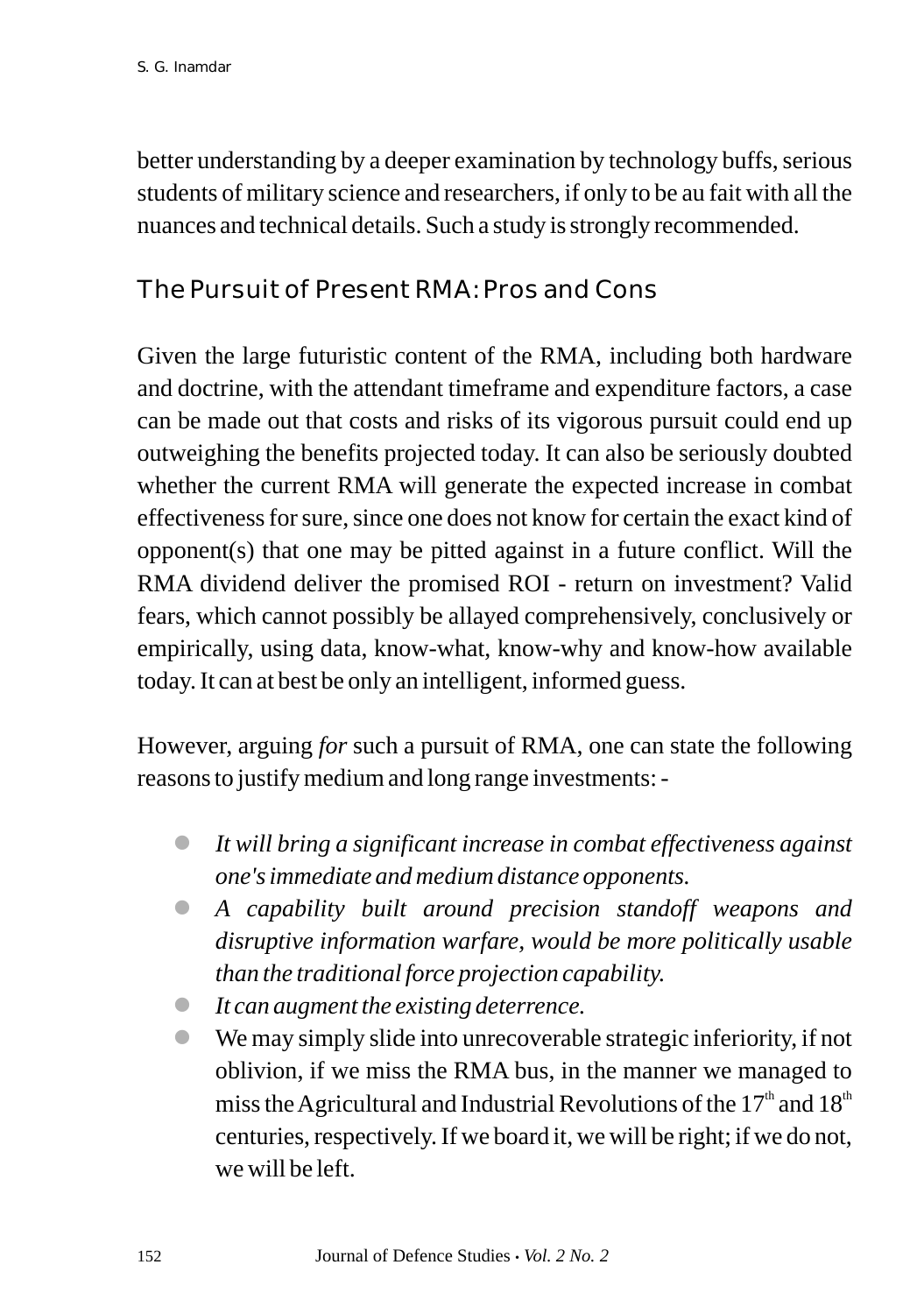Pursuit of RMA would result in strategy, rather than technological capability, guiding force development. The key question that we would then need to answer is *What exactly do we want the future military to be able to do?* The answer would depend entirely on the national strategic objectives, prognostic-able developments in the neighbourhood (and beyond) and the likely future opponent(s).

## RMA Pursuit Options

If India chooses to pursue the RMA objective, there would be three broad options: -

- *Push forward vigorously on precision and stand-off weapons*  l *development/acquisition and disruptive information warfare. We already have or will soon have the necessary technology and wherewithal.*
- *Throttle back on the RMAand consolidate existing advantages.* l
- *Push the Revolution in a different direction altogether*. l

While choosing the first of these options, it would be of crucial importance to first arrive at (and enunciate) a precise strategy norm for the country. The national political leadership will need to be very clear about (and decide) not only what it *can* do with a vastly more effective military, but also what it *should* do with it. It is quite meaningless to merely *know* what you are capable of doing unless you also have a clear vision of what you ought to do with that capability. Only then will accomplishing RMA objectives translate to measurable progress instead of only to visible change.

The astronomical investments that would be called for and the colossal work that would need to go into it leave little room to dither, equivocate, obfuscate or procrastinate on this issue. We may simply have to do what behooves a nation surging forward to Regional/ Super Power status, if not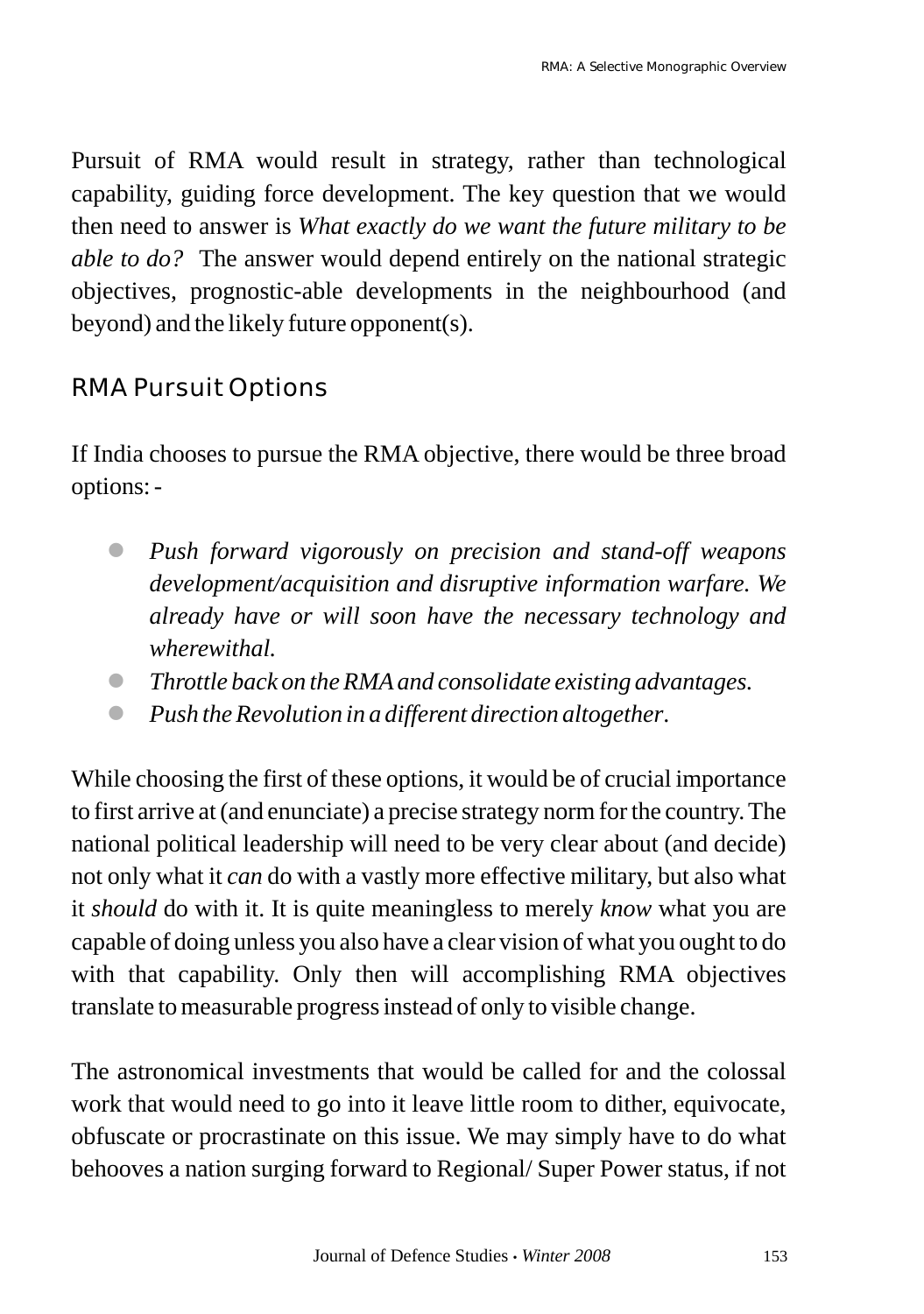to take our rightful place ordained by our geo-political preeminence and population size.

RMA: How it Enhances Combat Effectiveness

RMAsignificantly increases combat effectiveness by spawning four types of changes. These are: -

- *Technological change* l
- *Systems development* l
- *Operational innovation, and* l
- *Organizational adaptation.* l

These four changes are simultaneous and mutually supportive. Together, these get the RMA to impact the business end of the application of military force in four different ways.

Firstly, there will be an alteration in the relationship between accuracy and distance, irrespective of the Service involved. Traditionally, accuracy has diminished with distance. However, technology has progressively and significantly changed all this by extending the distance at which fire could still be very accurate. The invention of the compound bow, rifling of guns both small and big, recoil mechanisms, strategic bombing, close air support and guided missiles are but examples of the very measurable difference technology has made in this regard, over the centuries.

To some extent, accuracy still degrades with distance but emerging technology has made long distance stand-off strikes increasingly precise. Stealth and long-distance precision strikes will undoubtedly become the dominant dimension of air power applications, with sub-metre accuracies, even at inter-theatre distances rapidly entering the realm of possibility. Having said that, it must be admitted that in reality, such conventional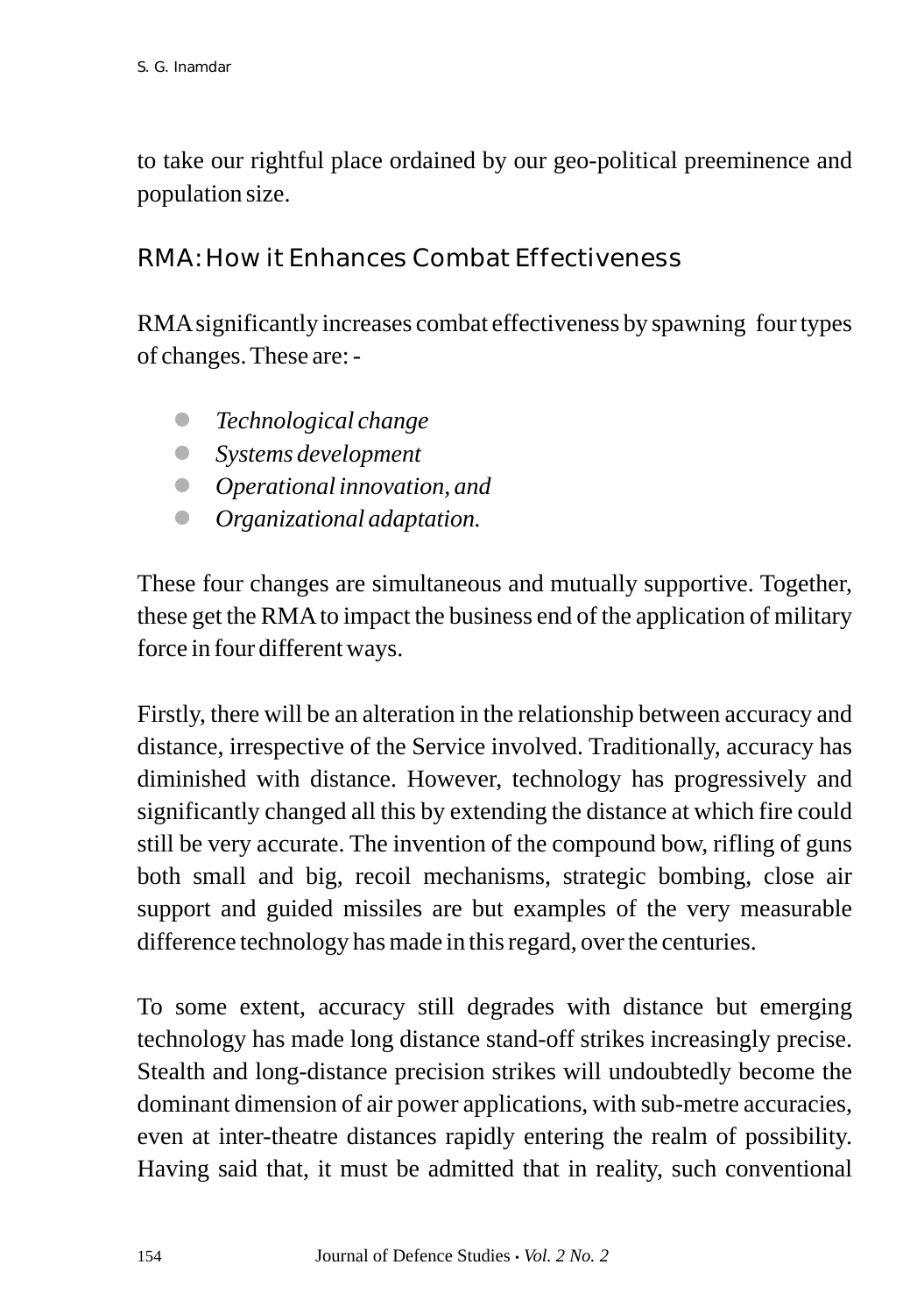strikes, however complex they may be to orchestrate, are the least radical dimension of the current RMA. That credit goes to information warfare.

Secondly, therefore, what comes to the fore is the ascendancy of information warfare which possibly represents the greatest departure yet from conservative military ethos and tradition. Information has always been a vital part of war, whether in the form of intelligence or psychological operations. Technology will increasingly impact C4ISR area of warfare hugely (it is already doing so) while altering the traditional relationship between operational complexity and effective command and control. Electronic and space-based methods for acquiring, analyzing and disseminating information, while these will no doubt make military activity much more complex than it is today, will confer a hitherto unimaginable upgrade with regard to timeliness, synchronization and controllability of combat at sea, on land and in the air.

Information has graduated from being more than just a handmaiden of operational control: it is now a strategic asset which is both crucial and discrete. This is a seminal change, reflecting the Toffler contention that information is becoming the basis of economic strength, especially in what the Tofflers call the *'Third Wave'* states. According to Alvin & Heidi Toffler, during the *'First Wave'* of human development, production was primarily agricultural, so war sought to *seize and hold territory*. During the *'Second Wave'*, industrial production dominated, so war was often a struggle of attrition where belligerents wore down each other's *capacity to feed, clothe and equip armies*. *'Third Wave'* warfare in the present context will seek to erode or destroy the *enemy's means of collecting, storing, processing and disseminating information.* But closer home, no matter which cutting edge technology is employed, for most nations - like India information warfare is likely to serve only as an adjunct to conventional strikes, more as a force multiplier than as a stand-alone method of warfare, at least for the next ten years or so.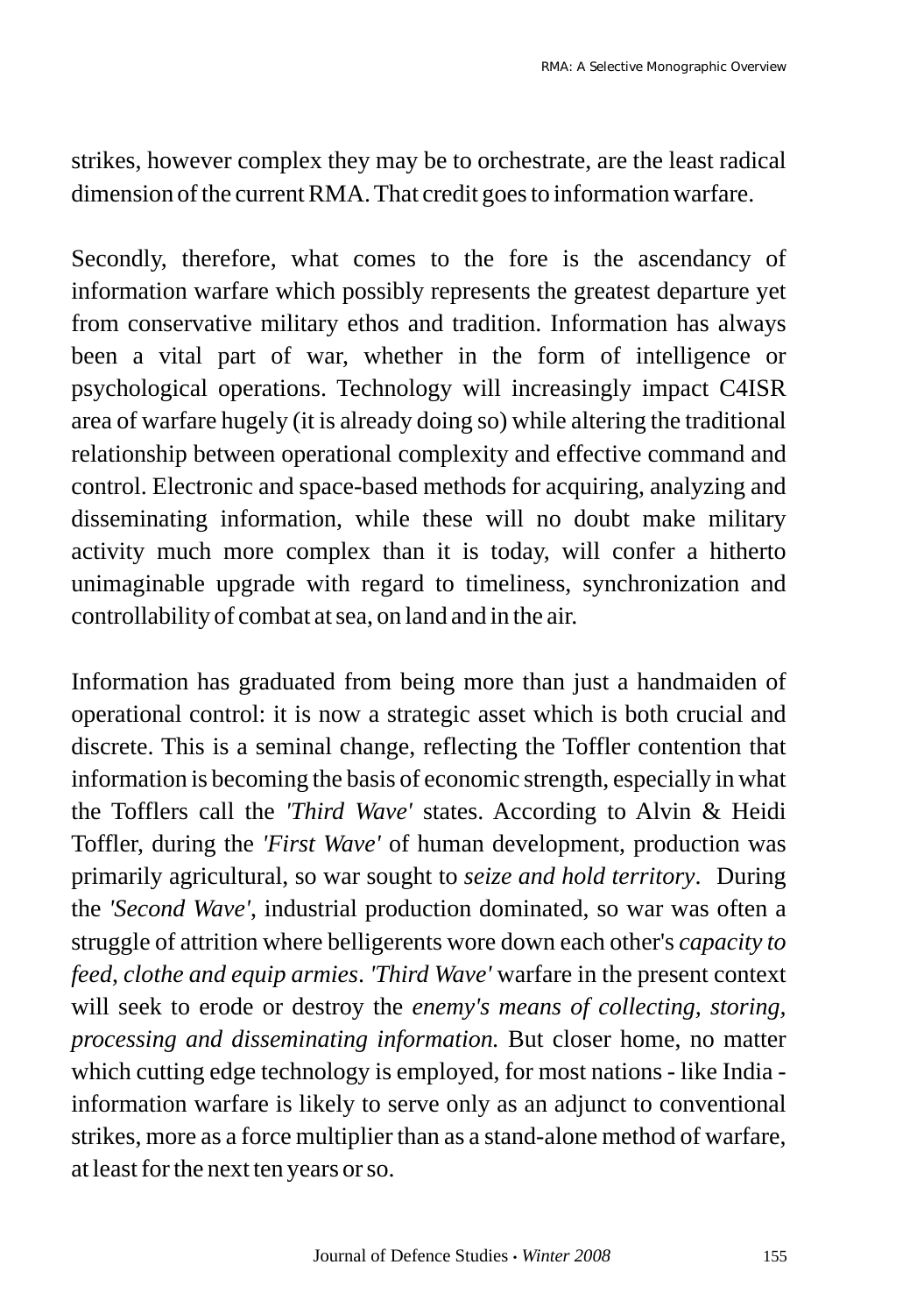Thirdly, there will be a reduction in both, casualties and collateral damage, usually associated with military combat operations. While ultra-precision conventional strikes will no doubt play a role in this, the more radical change will be the use of non-lethal weapons or the so-called '*Weapons of Mass Protection' or, WMP*. These would be electro-magnetic, kinetic or non-lethal chemical devices that can be used in the initial stages of a conflict to deter by denial. The aim would be to support diplomacy, to limit enemy aggression, to non-lethally disarm or dissuade him. WMP will also destroy his lethal capability with minimum damage to his non-combatants and the environment. Examples of such weapons are acoustic-mass sound frequency bursts, laser beams, hi-power microwaves, power-grid short circuiting tapes, non-nuclear electro-magnetic pulses, hi-power jamming, obscurants, foams, glues, slicks, super-caustics, magneto-hydrodynamics, information warfare and soldier protection. Non-lethal weapons would seem to have the greatest applicability in conflicts that are just short of an all out war.

Fourthly, and possibly most importantly, RMAwill catalyse a rejuvenation of the political utility of military power. Due to instantaneous global communications, the pervasiveness of the electronic media and the increasingly low national tolerance for casualties (read 'body bags'), military force, as we have known it, will become less and less usable. *If intolerance of war casualties becomes a key national factor, non-lethal weapons may be just the solution. These weapons would allow the world community to intervene earlier on in a crisis when a solution is more attainable or, at least, attainable at a much lower cost. Falling somewhere between a show of force and conventional military intervention, disabling non-lethal weapons would either provide the necessary deterrent before the crisis develops or could defuse a crisis before it implodes.*

## Types of RMA

There is the minor RMA and there is the major RMA. A minor RMA tends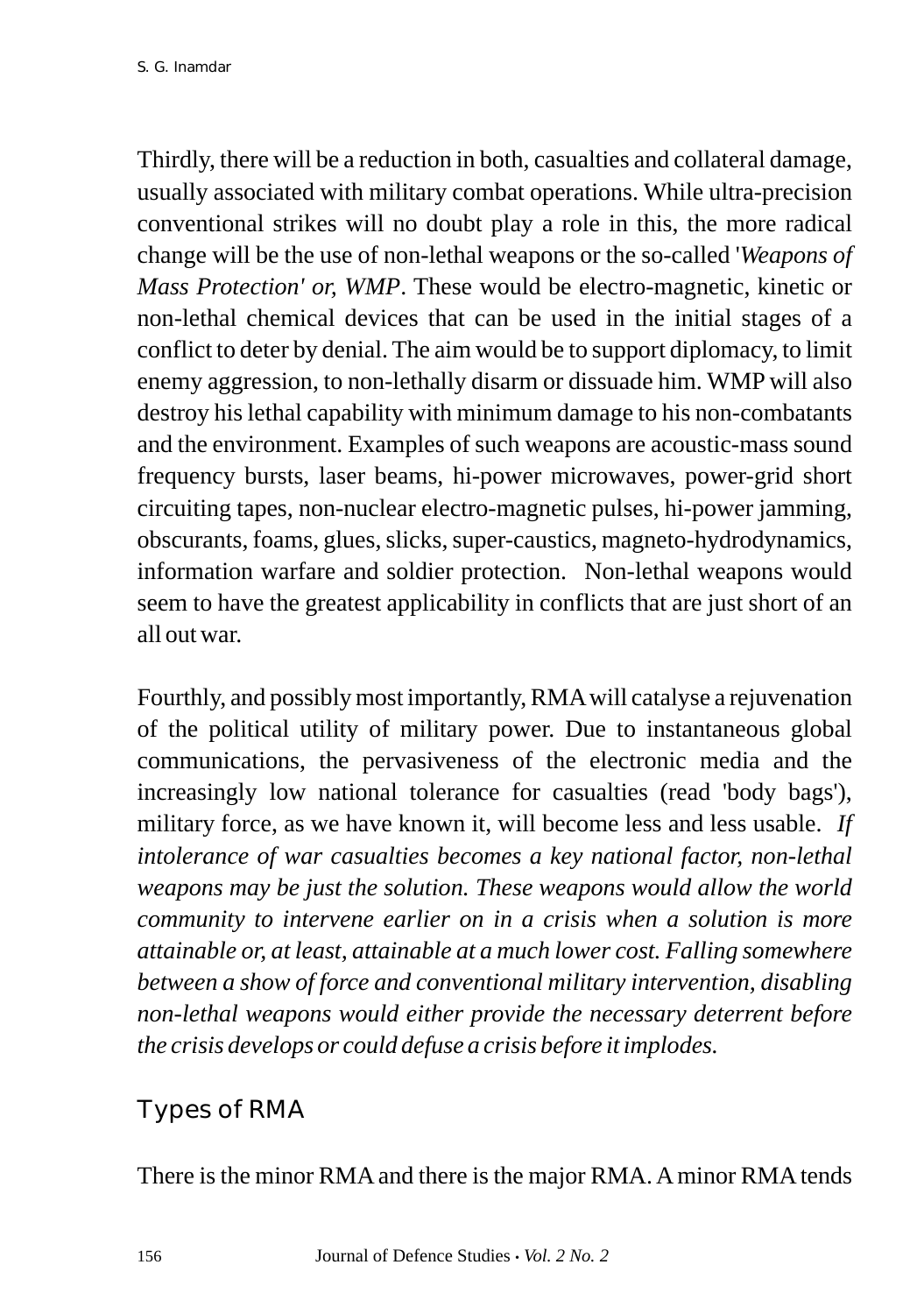to be initiated by individual technological or social change. This occurs in relatively short periods (less than a decade) and has its greatest direct impact at the micro-level, i.e., on the battlefield.

Amajor RMAis the result of combined multiple technological, economic, social, cultural and/or military changes and usually occurs over relatively long periods (about half a century) and directly impacts the macro-level i.e. national strategy.

While a minor RMA can be deliberately shaped and controlled, a major RMA cannot be. One example of a minor RMA underway is military applications of the silicon chip. The next minor RMAcould well be driven by robotics and psycho-technology (thought impulse commands).

In the future, minor RMA will increasingly occur closer together than in the past, almost to the point of seeming like a continuum of revolution. Such a continuous revolution will mark the beginning of a major RMAthat will result from the interplay of multiple economic, social and cultural changes driven by the silicon-chip, robotics and psycho/bio/nanotechnologies.

#### RMA Aspects of Warfare

**Information Superiority.** Information superiority comes from successful integration of offensive and defensive information operations. These are intelligence, surveillance, reconnaissance and other information-related activities that provide timely, accurate and relevant information. It also comprises command, control, communications and computer activities that leverage friendly information systems. Improved intelligence collection and assessment as well as modern information processing, command and control capabilities, are at the heart of the current RMA. With the support of an advanced common C4ISR backbone, it will be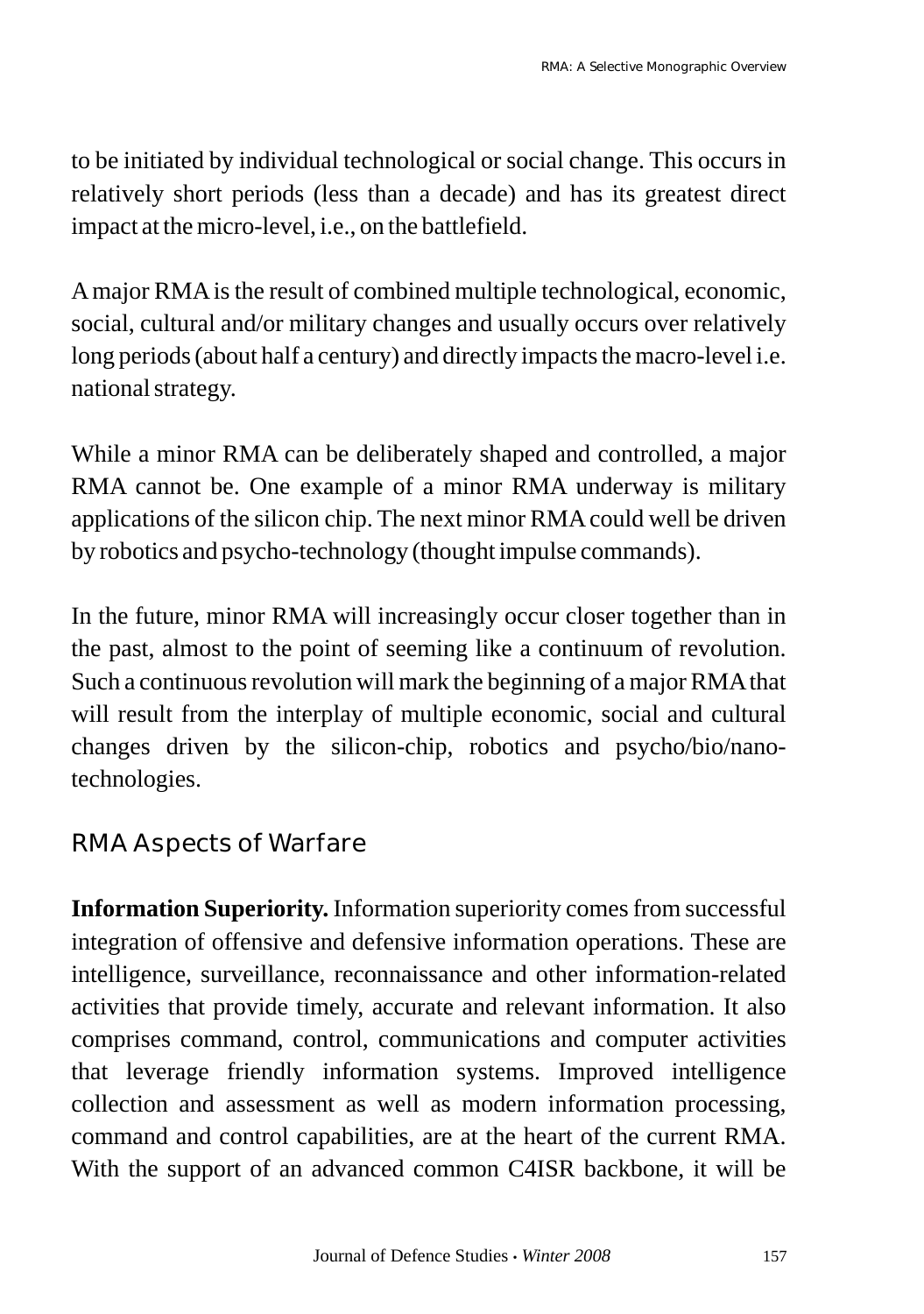possible to respond rapidly to any conflict. Forces operating in close concert will be able to achieve a state of information superiority in near real-time that will be pervasive across the full spectrum of military operations, enabling them to dominate the conflict situation.

An annunciated prognosis of the six principal components of the evolving C4ISR architecture, for the period 2010 to 2020, is:

- *A ruggedised, multi-sensor information grid which will provide*  l *high fidelity situation pictures of the battle zone on a continuous basis.*
- *A joint Army-Navy-Air Force communications network capable of*  l *real-time transmission of information to and from concerned Commanders with the necessary resilience and network management capability.*
- *Advanced command and control mechanisms and processes that*  l *allow employment and sustenance of globally deployed forces faster and more flexibly than what the adversaries have.*
- *A sensor-to-shooter grid to enable widely dispersed joint forces to*  l *engage in coordinated targeting, cooperative engagement, integrated air defense, rapid battle damage assessment and quick follow-up strikes.*
- *An info security system to protect widely distributed sensors,*  l *communications and processing networks from interference or exploitation by an adversary.*
- *An info warfare capability to either penetrate, manipulate or deny*  l *battle-space awareness to the enemy, on one hand, and to make unimpeded use of his own assets, on the other.*

Dominant Manoeuvre. The aim of any military commander is to force the enemy to either react from a position of continuous disadvantage or capitulate in pockets or even centrally. The key theme in a Dominant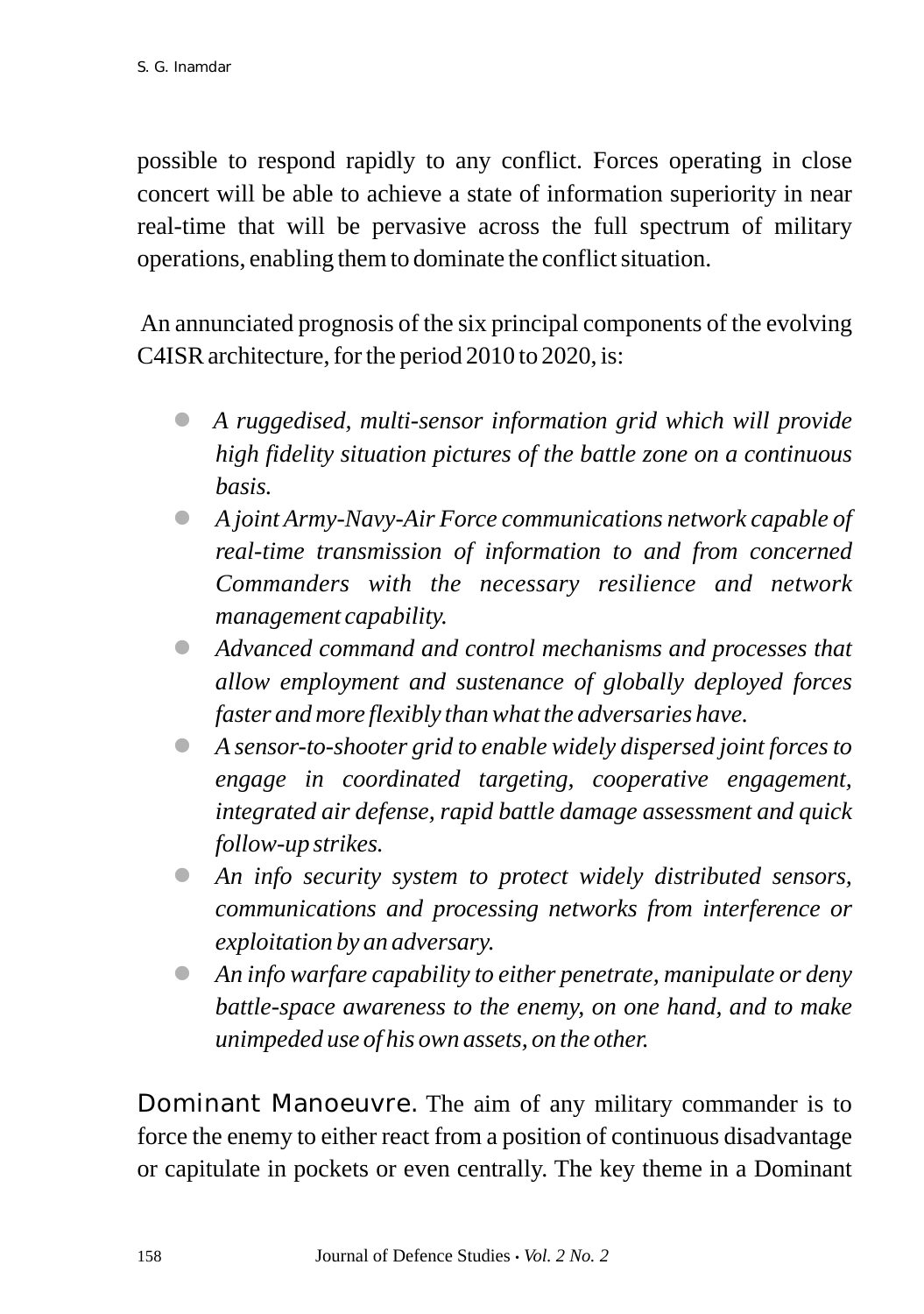Manoeuvre is decisive application of force, overwhelming if necessary, at critical points, in order to achieve operational objectives in the shortest time and with minimum losses. This is sought to be achieved by such use of mobility, selective enemy contact and information as would enable joint forces, even if spread over a wide frontage or even if dispersed in contiguous theatres, to bring to bear decisive pressure upon the enemy's carefully identified centres of gravity. Flexible and responsive logistics are crucial to this concept and the seeming overkill occasionally, resulting from the use of overwhelming force, will need to be accepted; it may even turn out to be economical when computing the eventual gains.

Precision Engagement. Precision engagement bestows the ability to find, fix, track and precisely target any military objective, far or near. The concept works as a firepower force-multiplier and is an invaluable asset when either fighting in urban populated centres or when it hot pursuit across thickly populated areas. It includes achieving precise effects in cyberspace, accurate and timely deliveries of humanitarian relief supplies, providing medical treatment to populations and directing psychological operations for maximum benefit.

Full-Dimensional Protection. Protection must be provided across the board, both in war and in peace and at all levels of conflict. The initial fears in Vietnam and the first Gulf War that it would 'soften' the soldier and/or impede his mobility (a la the panoplied cavalry of yore), soon seemed to be quite baseless and, in the event, did prove to be entirely so. Achieving this goal requires a joint command and control architecture that is built upon information superiority and employs a full array of active and passive measures at many levels and in many segments. Full-dimensional protection bestows on forces freedom of action, freedom from attack and freedom to attack. This leads to lowering what is termed as the psychological 'Operational Degradation Factor' (ODF) to its lowest achievable levels, thus yielding an apparent combat capability bonus. New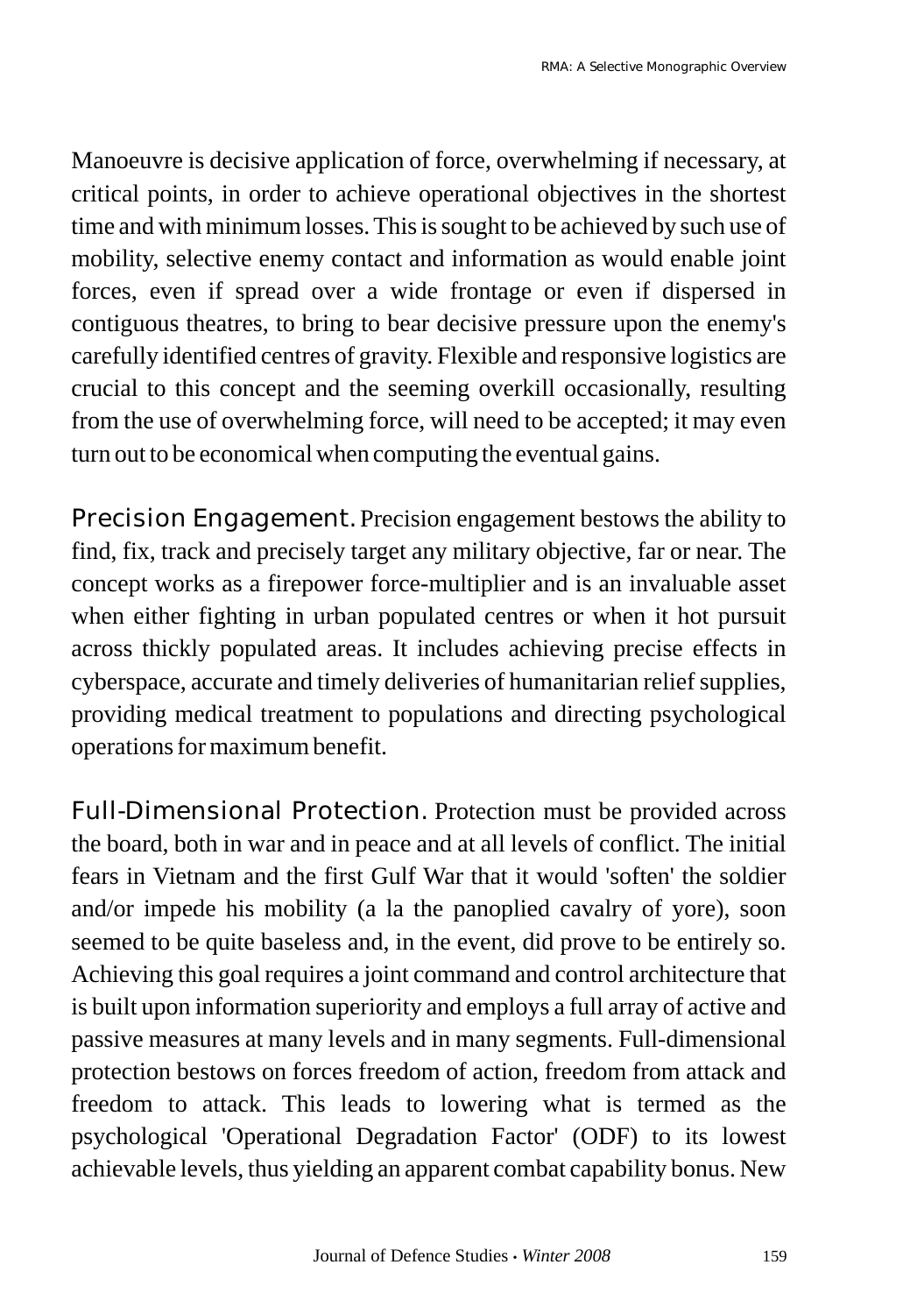chemical and biological weapons detectors, improved individual protective gear and greater emphasis on collective protection are all critical issues. Full-dimensional protection includes defence against asymmetric attacks on information systems, infrastructure and other sensitive areas vulnerable to non-traditional means of attack or disruption.

Focused Logistics. This is the end product when you successfully blend information superiority and technological innovations in order to develop state-of-the-art logistics practices and doctrine to support a multi directional and multi theatre war. A hundred percent on-line, multi access inventory management is at the very heart of Focused Logistics. These will produce the logistics footprint necessary to support and sustain more agile combat forces that can be rapidly projected around the globe, with the smallest unit level inventory and shortest supply lines.

# Culmination Points of RMA

RMAhas culmination points at which innovation and change either would slow down or stop altogether. This may occur when political or military leaders become satisfied with the military balance obtaining and will be loath to risk radical change. It may also occur when costs of change are seen to outweigh the benefits of expenditure yet to be incurred. At such a point of culmination, states that have adopted the RMA would seek to consolidate their advantage. Further improvements in military effectiveness, thereafter, must and can come primarily through superior training and intelligence.

# The Indian Context

Our national leadership and strategists attempting to pursue and master the current RMA, would face the following key decisions: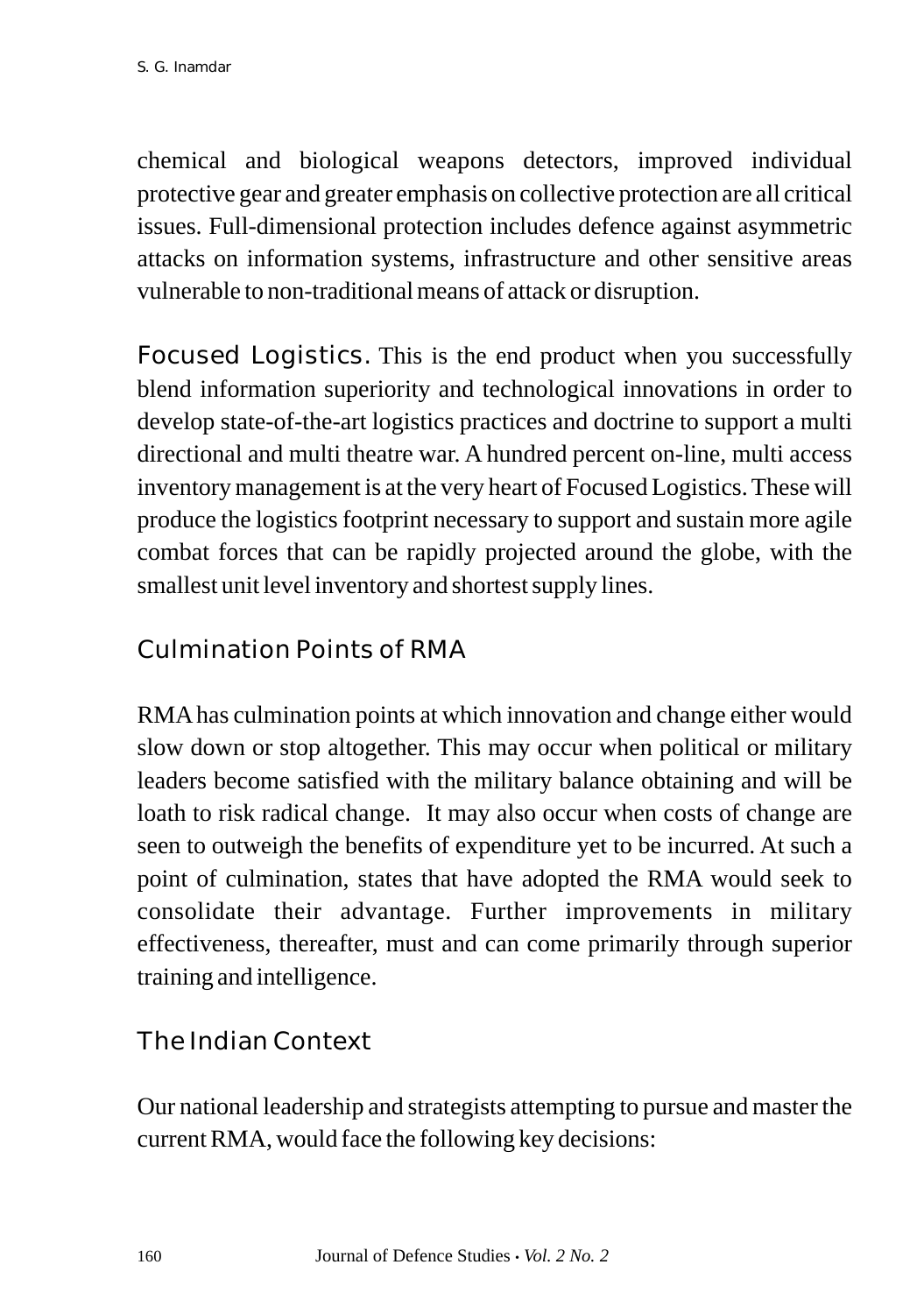- Should the RMA be pursued at all?
- l What is the appropriate pace of change?
- l Which path of change should be taken?
- l How can the culmination point of the revolution be recognized and what should be done when it is reached?
- l How can increased combat effectiveness be translated into strategic gain?

Why should India actively pursue the current RMA? For five good reasons:

- l It can significantly enhance our combat effectiveness in the immediate neighbourhood.
- l Amilitary force built around stand-off and precision weapons and disruptive information warfare capability would, because of markedly decreased enemy civilian casualties and reduced collateral damage, be more politically employable than our traditional sledgehammer military.
- l By thus removing some of the fetters on the use of military power, the RMAcould augment our non-nuclear deterrents.
- l We need to pursue the current RMA if only to avoid sliding first into, strategic inferiority and then into strategic oblivion. What we will do well to remember here is that technological development is relatively the easy part of a RMA; reshaping attitudes and adapting organizations, indoctrinating, educating and training can be extraordinarily difficult and can take eons to accomplish.
- With credible evidence of China pursuing the current RMA fairly actively and Pakistan stirring to look in that direction, India with her very significant and cutting-edge IT advantage, would be committing military hara-kiri if she did not plunge headlong into the RMAand stayed ahead at least of her neighbours.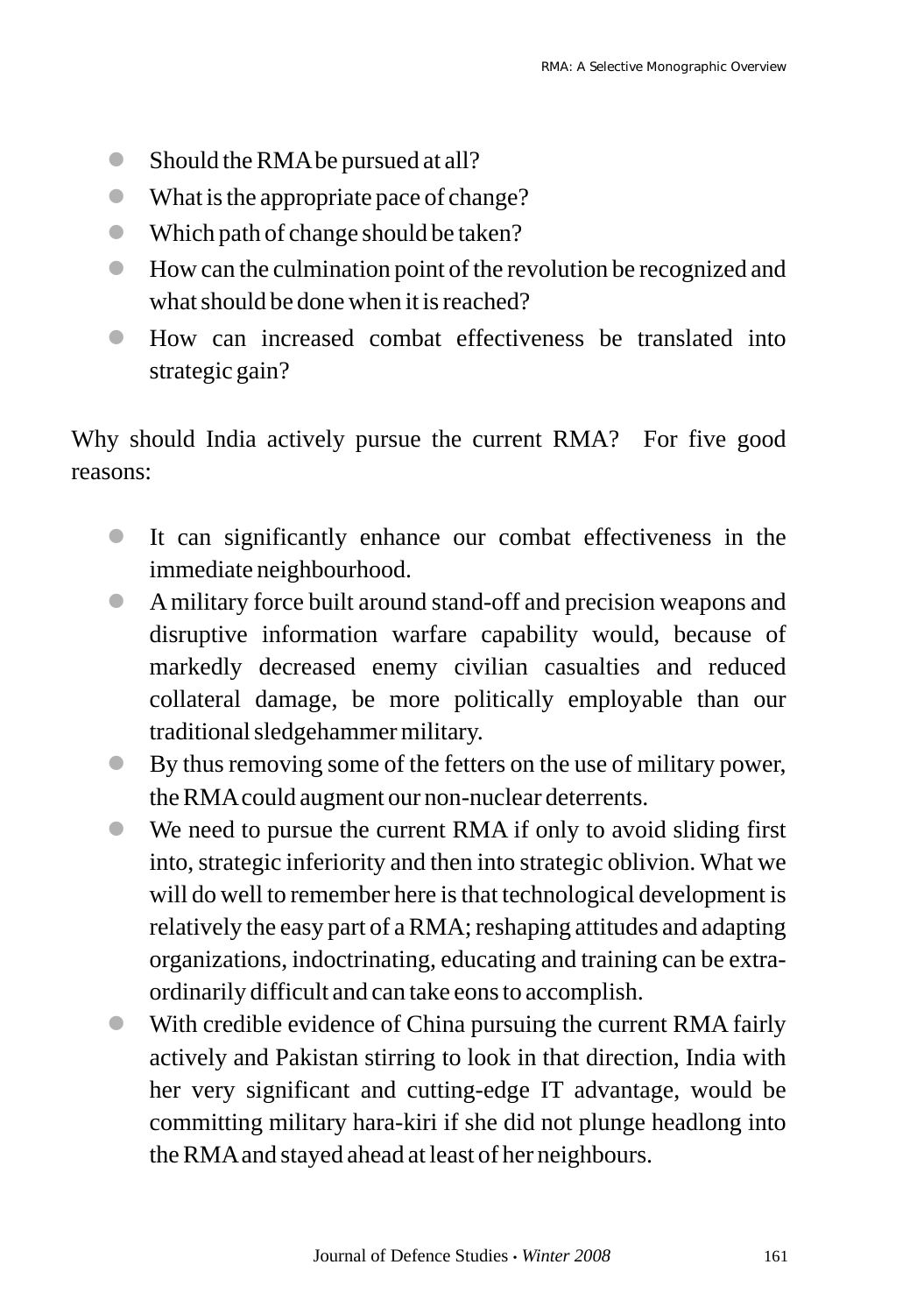The threats expected in the next two decades will have a major effect on our force development. At one end would be a peer rival or perhaps a coalition of competitors organised along a hi-technology RMAalliance. Next would be regional aggressors with large but less developed military forces. Pakistan and China already have weapons of mass destruction deliverable via ballistic or cruise missiles. They also have or would shortly have some hi-tech capabilities such as the ability to wage limited space operations and information warfare.

Next on the spectrum would be our internal threats such as the Jihadi, naxalite and externally funded terrorists. Some of these will remain primitive and rely on the traditional guerrilla tools of small arms, RPGs, mortars, mines and IEDs, while many will have adopted fair amount of technology. The final pole of the spectrum will include externally funded criminal organizations, some using traditional methods of violence while the others resort to economic subversion, ecological terrorism or information warfare. We will confront some or all of these types of enemies in the coming decades, to be sure.

# An RMA Organization for India

So long as they are part of a conventional institution, the armed forces for example, personnel are constrained in their creativity. A new, autonomous RMA organization composed of *analysts* rather than *advocates* can predictably do what the RAND Corporation did for nuclear strategy in the US in the 1950s. While remaining affiliated to the Ministry of Defence, this RMA organization should be staffed by a mix of civilians, armed forces officers on short deputations and armed forces officers (both serving as well as retired) who will spend the remainder of their career in the development and implementation of the RMA.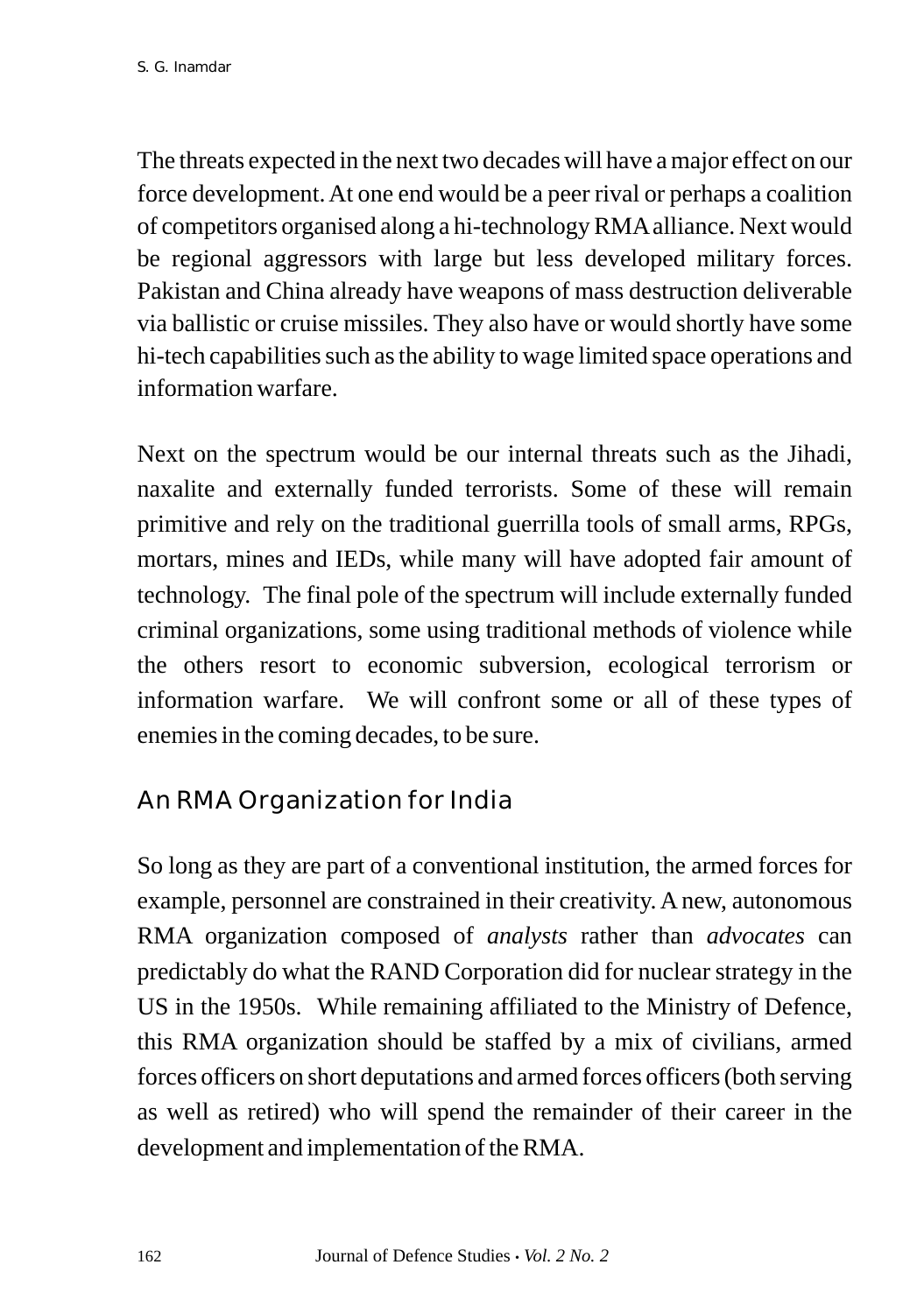# RMA and the Indian Air Force

The Air Force's vision of air and space warfare, through 2020, calls for "*developing core competencies built on a foundation of quality personnel and integrated by battle-space awareness and advanced command and control. A favourable air and space situation or superiority will allow us freedom from attack and freedom to attack, while the Air Force's ability to attack rapidly anywhere in the region will continue to be decisive. Rapid intra- and inter-theatre mobility and multi-role aircraft will help us respond quickly and effectively to unexpected challenges.* 

*Precision engagement will enable the Air Force to reliably apply selective force against specific targets simultaneously to achieve desired effects with minimal risk and collateral damage.* 

*Information superiority will allow the Air Force to gain and exploit information, defend own and attack enemy's information systems while denying him the ability to do the same to us*."

Pursuit of a genuine RMA lies at the heart of the crucial need to prepare today, for an uncertain tomorrow. It also has not-so-subliminal an air power content. As air forces and navies the world over see it, 'RMA' could well be termed as a *'Revolution in Military Aviation'*. If long reach, rapid response, speedy advance and quick results are the heart of the military matter in a fast and decisive engagement, military aviation, irrespective of which Service is called upon to meet that need, would seem to be the more appropriate repository and tool of the RMA!

Conclusion

An RMA is recognized and nurtured typically by those armed forces that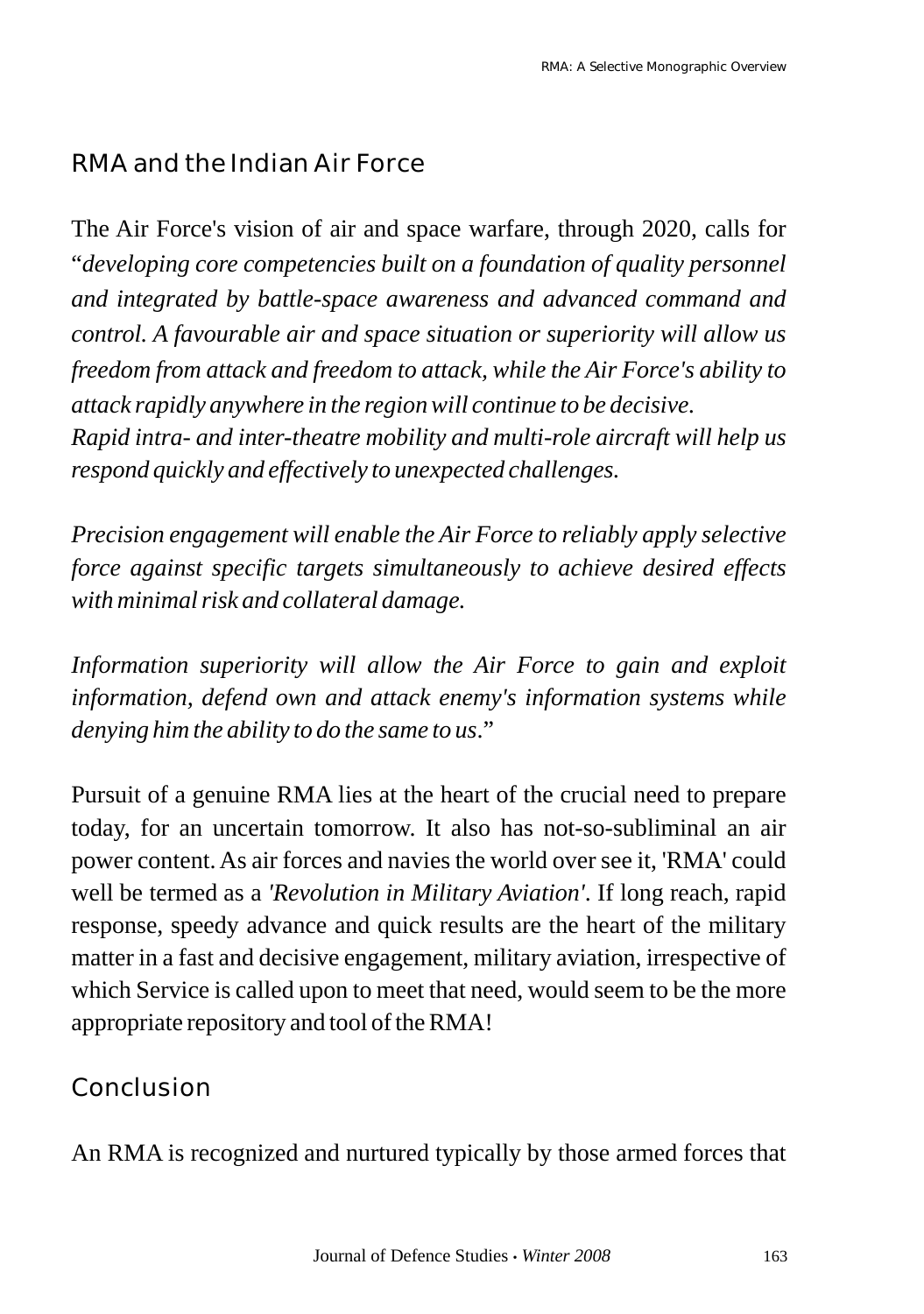tolerate and at the right time, empower the visionaries in their rank-and-file to do the needful. The decision to do so marks a vital juncture in an RMA. Such a juncture cannot be legislated or ordered: it has to naturally *germinate* from the structure, culture and psyche of the armed forces as well as the nation as a whole. For that to occur in India, some ground work is in order to create the necessary pre-conditions.

Firstly: we need to realise that *Training* alone won't hoist us to that state; we would also increasingly need to *Educate* our men & women in uniform, for training tells you '*How'* and '*What'* to do while education tells you *'Why'*. And that alone is suitable ground for the *germination* of visionaries. Secondly: we need to get our Air, Flag and General Officers (such of them who do) to stop working and thinking like Flight, Ship and Company Commanders. This has often been the biggest brake on individual creativity and the biggest dampener on cerebral fertility in our middle and junior level military leadership.

Thirdly: individuality, out-of-the-box thinking and informed dissent must be substantively nurtured (and not merely mouthed as platitudes) without tossing basic military discipline out the window. Having said that, a word of caution may be in order here: '*tolerating eccentricity is not the same as cultivating vision',* to quote Voltaire.

Unless we usher in these preconditions, the juncture that was mentioned above will not occur. A major impediment here could be our deep seated, straitjacket concept of military discipline rooted in the Victorian era. While we cannot and also must not, jettison it overnight and mindlessly, we would need to honestly and boldly apply our mind to redefining and recasting it to bring about a smooth transition to serve the needs of RMA driven armed forces. That history is replete with examples of true and genuine leaders and motivators of men, in uniform and outside it, who,